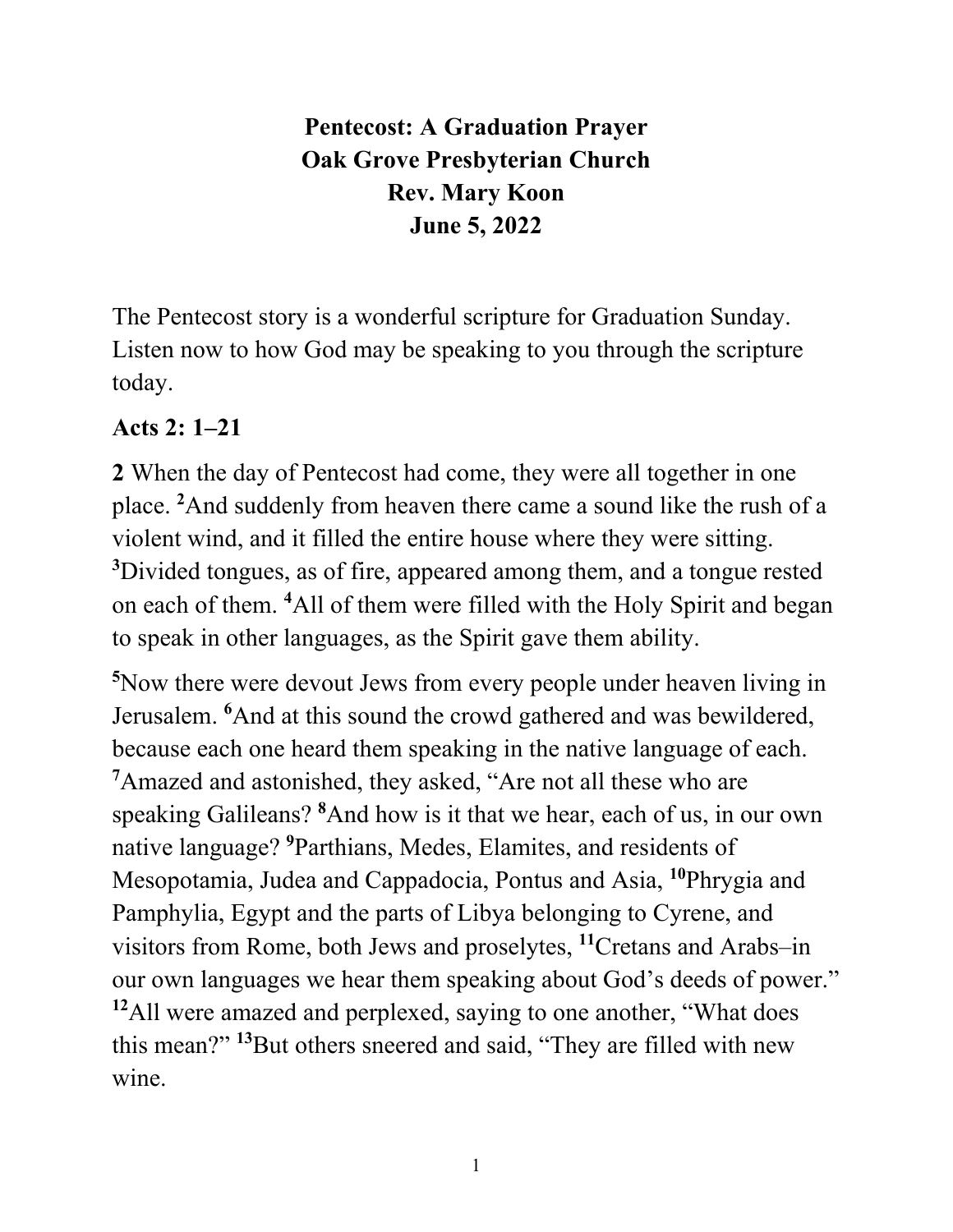**<sup>14</sup>**But Peter, standing with the eleven, raised his voice and addressed them, "Fellow Jews and all who live in Jerusalem, let this be known to you, and listen to what I say. **<sup>15</sup>**Indeed, these are not drunk, as you suppose, for it is only nine o'clock in the morning. **<sup>16</sup>**No, this is what was spoken through the prophet Joel:

<sup>17</sup>'In the last days it will be, God declares, that I will pour out my Spirit upon all flesh, and your sons and your daughters shall prophesy, and your young men shall see visions, and your old men shall dream dreams. **<sup>18</sup>**Even upon my slaves, both men and women, in those days I will pour out my Spirit, and they shall prophesy. **<sup>19</sup>**And I will show portents in the heaven above and signs on the earth below, blood, and fire, and smoky mist. <sup>20</sup>The sun shall be turned to darkness and the moon to blood, before the coming of the Lord's great and glorious day. **<sup>21</sup>**Then everyone who calls on the name of the Lord shall be saved.' AMEN

The Holy Spirit, life-giving, unpredictable, powerful, blew into Jerusalem on that Pentecost, renewing hope, creating visions, inspiring dreams. Pentecost is called the birthday of the church because by the end of that day in Jerusalem, a movement of 120 became over 3,000 strong. Praying together, sharing their resources, devoting themselves to Christ's teaching, healing and justice-making, people began the adventure of learning about Jesus, listening to God, and discovering what it means to be the church. And it continues to this day.

Where God's spirit blows, nothing is ever quite the same, all things are made new. Whether that's in the church as we pledge to listen for God's voice which can lead us to fresh ways of loving God and doing justice, or individually, as we experience forgiveness and relationships are healed, or when we find the energy to carry on despite exhaustion and discouragement. Or in our world, when, despite obstacles that keep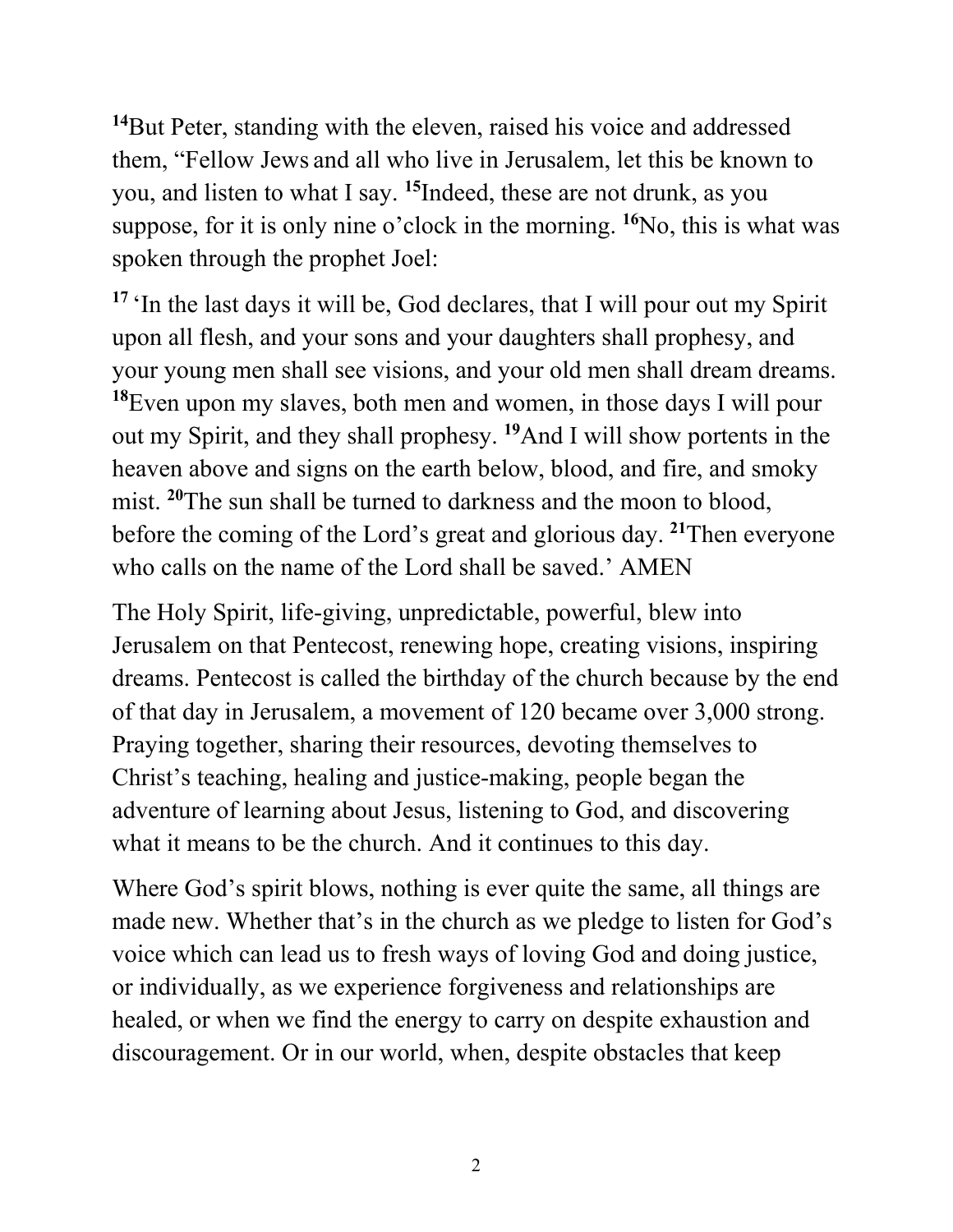popping up, the Spirit is alive in people of good faith who act boldly to ensure that all people can flourish and the earth is preserved.

Jesus told his disciples to stay in Jerusalem to await the coming of the Holy Spirit. Surely, they wondered how they were going to carry on without their teacher by their side. One chapter of their lives was over, and a new one was about to begin.

And so, it is with graduation, an ending and a beginning, always filled with excitement and anxiety.

So, Tedo, Mary, Hannah, Lily and Daniel, here is my Pentecost prayer for you as you begin a life beyond high school, and Sara, for you, as you end your exchange year in Bloomington and head back to Spain. It's really a prayer for us all because life is about endings and beginnings, and the Spirit, with her breath of assurance, consolation, disturbance, and energy, is in them all.

## **Dear friends, may God's Spirit give you courage in all things**

Following Jesus never was, and never will be the easy. Christ's teachings challenge powers, policies and cultural norms that deny the image of God in people. Being yourself, taking a stand for the rights of all, and protecting the earth takes courage. Courage is not the absence of fear, but acting despite that fear.

Seeing these sunflowers here in honor of Ukraine reminded me of a remarkable story that author Phillip Yancey wrote about the 2004 Ukrainian election <sup>[1](#page-2-0)</sup>in which Victor Yushchenko challenged the incumbent party and nearly died for it, he was poisoned.

<span id="page-2-0"></span><sup>1</sup> <http://www.preachingtoday.com/illustrations/2010/december/4122710.html> ; Yancey, Phillip, *What Good is God?*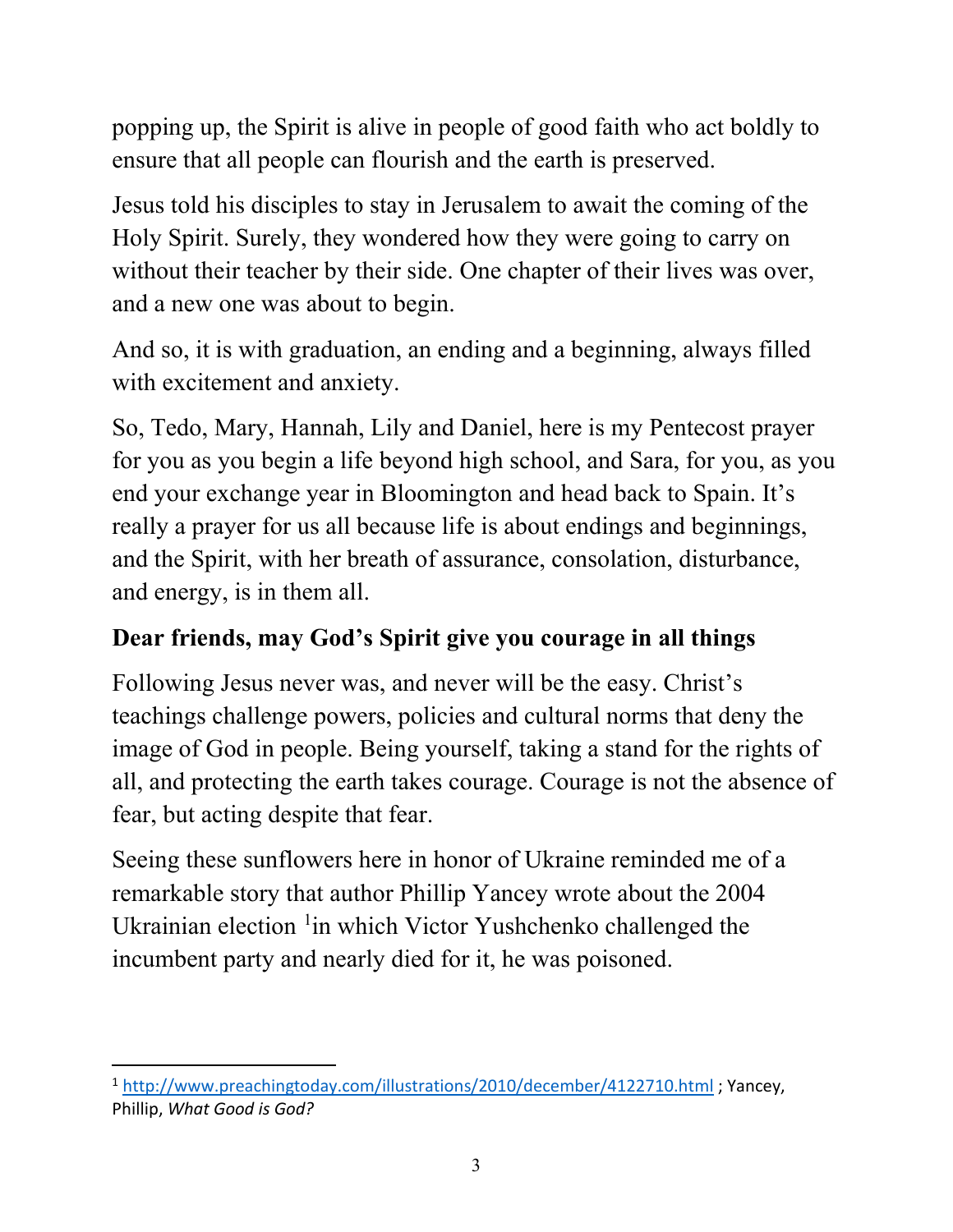On election-day the exit polls showed Yushchenko with the lead, but because of fraud, the government had reversed those results. That evening the state-run television reported, "Ladies and gentlemen, we announce that the challenger Victor Yushchenko has been decisively defeated."

However, government authorities had not taken into account that Ukrainian television provided translation for the hearing-impaired. On the small screen insert in the lower right-hand corner of the television screen a brave woman, Natalia Dmytruk, raised by parents who were deaf and mute, gave a message in sign language. She said, "I am addressing all the deaf citizens of Ukraine. Don't believe what they say. They are lying, and I am ashamed to translate these lies. Yushchnko is our President!" No one in the studio understood her radical signlanguage message.

Inspired by that courageous translator, those hearing impaired led what became known as the Orange Revolution.

Yancey writes, "They text-messaged their friends about the fraudulent elections, and soon other journalists took courage… and likewise refused to broadcast the party line. Over the next few weeks as many as a million people wearing orange flooded the capital city of Kiev to demand new elections. The government finally buckled under the pressure, consenting to new elections, and this time Yushchenko emerged as the undisputed winner."

We continue to witness the Spirit moving as people march, protest and harness energy in the face of unjust practices and laws.

You, graduates, have courageously grown into your authentic selves. You have boldly held onto hope during these last two very hard years and have found your voices, which is huge.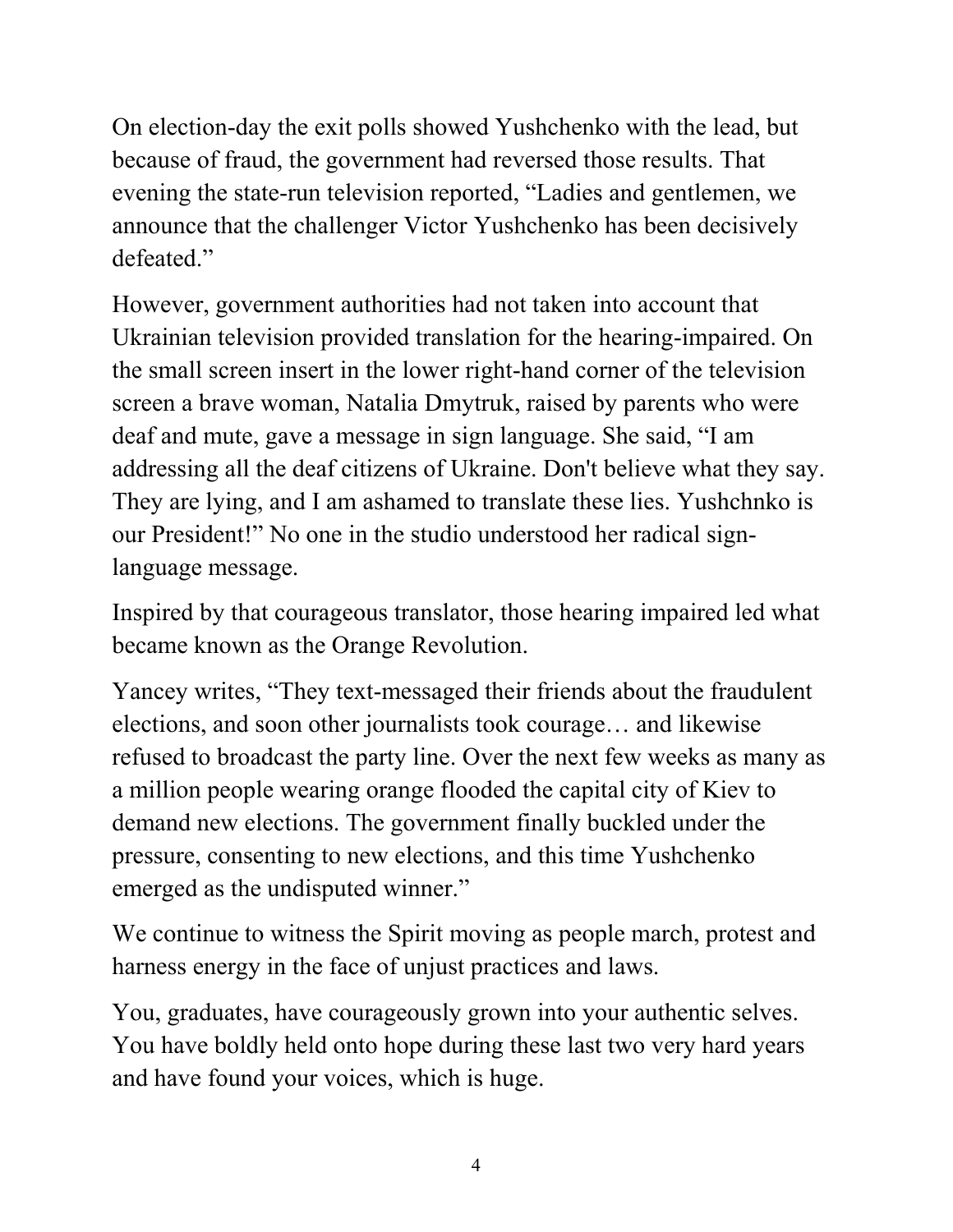And... it takes courage to do ordinary things, too, like leaving home, traveling, beginning college, making new friends and discovering who you are apart from your parents and hometown.

The Spirit has equipped you with everything you need to be the people God has created you to be. Let the Spirit blow you out of your comfort zone for the sake of God's compassion and justice. And when you don't feel so courageous? Call upon God and call upon us, we are here for you, for together we are stronger.

## **May the spirit enable you to listen beyond words**

Perhaps the ability to listen is the real miracle of Pentecost. The Holy Spirit allowed people who spoke different languages to understand each other. The streets were crowded that day and there was noise everywhere, but those who tuned in could understand stories about God's works of power and love spoken in their own language. We SO need the Spirit today to help us listen beyond the noise to the truth that God has for us. Sometimes it feels like everyone, everywhere, is talking and very few are actually listening.

So, listen to your heart. Listen to your life. Listen for God, who seeks to speak through the cacophony of voices in the world today. Listen to those with whom you disagree. Listen to those whose voices have long been silenced. Listen before you speak. Let the Spirit's wisdom allow you believe experiences unlike your own and expand your circle of care. Listening is the beginning of healing.

I so appreciate how you graduates use multiple modes of communication, yes, texting, Instagram, etc., but also art, protest, music, dance, athletics. You are listening to the cries of those who suffer and are speaking the truth to power. Your generation is teaching us all that this day and time require new ways of communicating love and relating